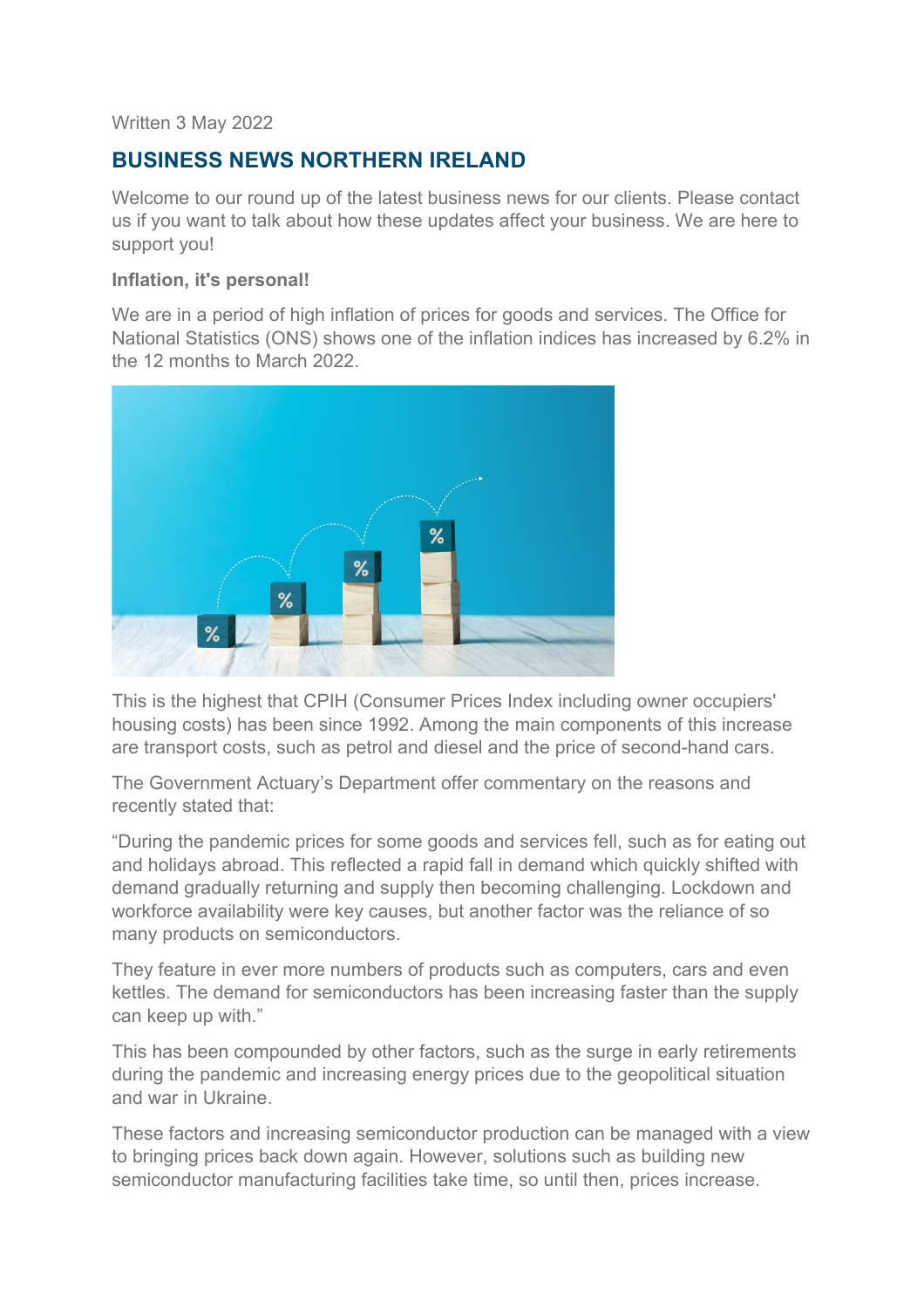### The BIG question is where next for inflation?

Inflation also poses a risk for business and financial institutions (such as pension funds and insurance companies) as we do not know how it will evolve. There will be scenarios, which may seem unlikely but nonetheless plausible and which could lead to financial difficulties.

Mitigations may be available but will usually come at a cost. This could be purely financial, such as buying insurance. Or it could be more complex, like carefully balancing how much inflation can be passed onto consumers in the form of higher prices.

### See: Inflation, it's personal - Actuaries in government (blog.gov.uk)

If you own a business, then:

- 1 Take time to review your personal objectives the business is there to provide you with what you want from life, and this is the most important element of any plan.
- 2 Look at where the business is now, its strengths, weaknesses, opportunities and threats and get a clear understanding of its position in the marketplace, the competition, the systems and the way things are done and the improvements that could be made.
- 3 Focus on what the business is to look like when it is "complete" or running profitably and successfully. Then you can determine priorities – the big issues that need to be focussed on – this is the plan!

It is also a good idea to look at where you are now and plan for a range of scenarios "good and bad" so that you can be flexible about the direction you should take.

Ask us about our One Page Analyst, a "what if" scenario planner which takes your projected 2022 figures and allows you to work out the effect on profit of reducing expenses, increasing sales, increasing or decreasing prices.

### **New competition law to replace EU rules**

A new law will help UK firms do business while maintaining strong protections for consumers and will come into effect on 1 June 2022 the UK government has announced.

Currently, the UK has retained EU rules that exempt businesses from competition law in certain circumstances. The UK government has received expert advice from the UK's Competition and Markets Authority, which recommended a new, bespoke competition law exemption for the UK, replacing the retained EU rules, which expire on 31 May 2022.

### See: New law to make doing business simpler while protecting consumers - GOV.UK (www.gov.uk)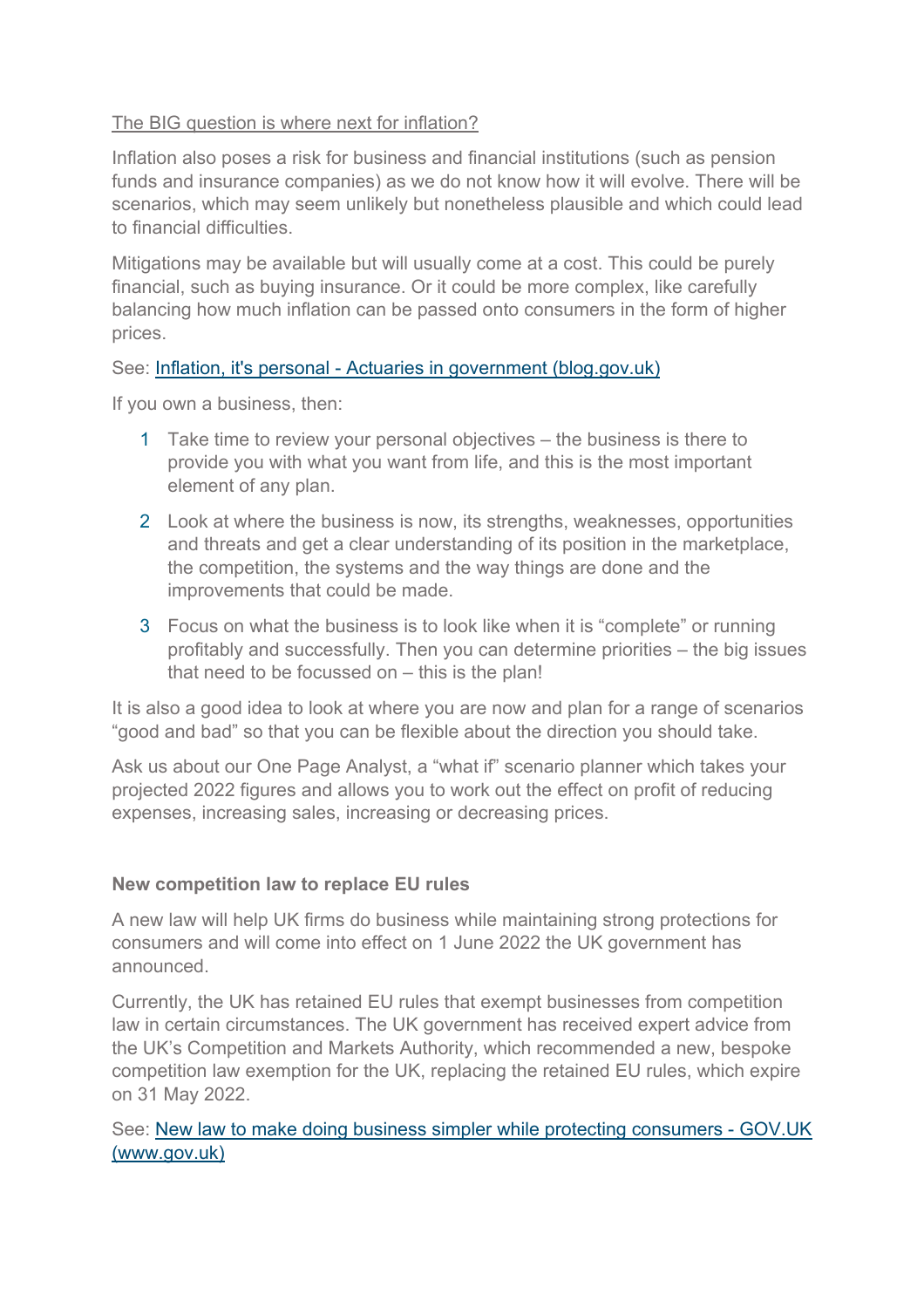### **UK announces new trade measures to support Ukraine**

The UK has announced new measures to support Ukraine in its conflict with Russia by removing all tariffs covered by the existing UK-Ukraine trade deal.

The measures include:

- UK to cut tariffs on all goods from Ukraine to zero under the UK-Ukraine FTA, providing much-needed economic support.
- New export ban on products and technology that Russia could use to repress the people of Ukraine.
- Tariff measures are part of broad UK economic support to Ukraine, including £1bn in loan guarantees.

### See: UK announces new trade measures to support Ukraine - GOV.UK (www.gov.uk)

### **Employee travel and subsistence**

With employees' and directors' P11d's for 2021/22 due by 6 July 2022 it is timely to remind employers of the rules for travel and subsistence, particularly as HMRC have recently issued some updated guidance and useful examples of their interpretation of the law.

Tax relief for employee travel costs is available provided the journey isn't ordinary commuting or private travel. Thus, amounts paid by the employer would not be taxable.

No relief is available for ordinary commuting, which is travel between home (or a place that is not a workplace) and a 'permanent workplace'.

There are a number of criteria for determining if a workplace is temporary or permanent, but in general a workplace will always be a permanent workplace if the worker:

- regularly goes to the same workplace in the course of a period of continuous work which lasts or is likely to last more than 24 months, or
- regularly goes to the same workplace for all or almost all of the time for which the worker is likely to hold (or continues to hold) the same employment.

Where the journey qualifies for tax relief then necessary and reasonable subsistence costs associated with that journey would also qualify for tax relief, and if paid or reimbursed by the employer would not be taxable employment income.

Note that where expenses (such as travel and subsistence) are incurred wholly, exclusively and necessarily in the performance of the duties of the employment they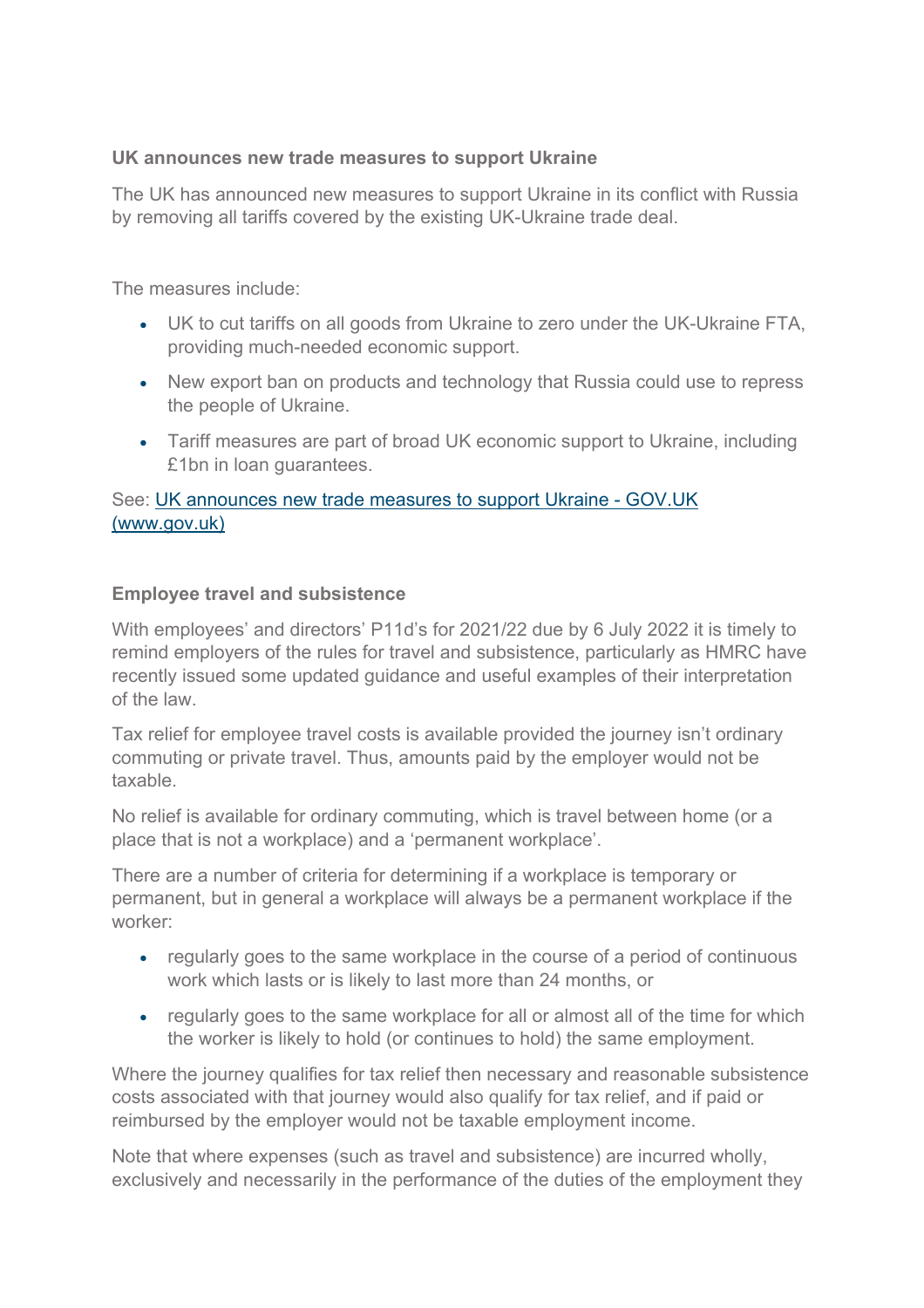no longer need to be reported on form P11d. A dispensation from reporting is no longer required but HMRC would expect there to be controls in place within the organisation to review and approve the expenditure.

### Travel by workers operating via Personal service companies (IR35)

From 6 April 2016, new provisions changed the treatment of travel and subsistence expenses for workers providing their personal services to clients through employment intermediaries (IR35). Each engagement the worker undertakes that falls within IR35 is regarded as a separate and the worker's travel and subsistence expenses are treated as if the worker was directly employed by the engager. This will mean that generally no relief will be given for home-to-work travel costs and associated subsistence. However, in certain circumstances, the new provisions are modified or disapplied.

### Overarching contracts of employment where worker is supplied via an Agency

Temporary workers engaged under traditional employment agency contracts and caught by the agency legislation, are not entitled to relief for payment of travel and subsistence expenses, including home to work travel to a client's work premises, as each assignment is deemed to be a separate employment and so each new place of work becomes a permanent workplace.

Many Employment Agencies have changed their business model and now put in place overarching contracts of employment to link the various assignments undertaken by workers supplying their services to various separate end-user clients at separate locations. The overarching contract of employment links together a series of separate assignments so that each location of each assignment becomes a temporary workplace. The worker effectively becomes a permanent employee of the employment agency under an overarching contract of employment.

If it is accepted that the contracts are overarching contracts of employment, then each new place of work will usually become a temporary workplace (subject to the "24 month rule") and the individual's travel and subsistence expenses would qualify for relief under the travel rules.

# For details see: ESM5510 - Employment Status Manual - HMRC internal manual - GOV.UK (www.gov.uk)

Updated HMRC guidance on the scale of expenditure where accommodation and subsistence is paid for or reimbursed to employees

HMRC have recently updated their guidance and provided a number of examples setting out their interpretation of the law relating to reimbursed accommodation and subsistence costs and what they regard as reasonable. HMRC accept that under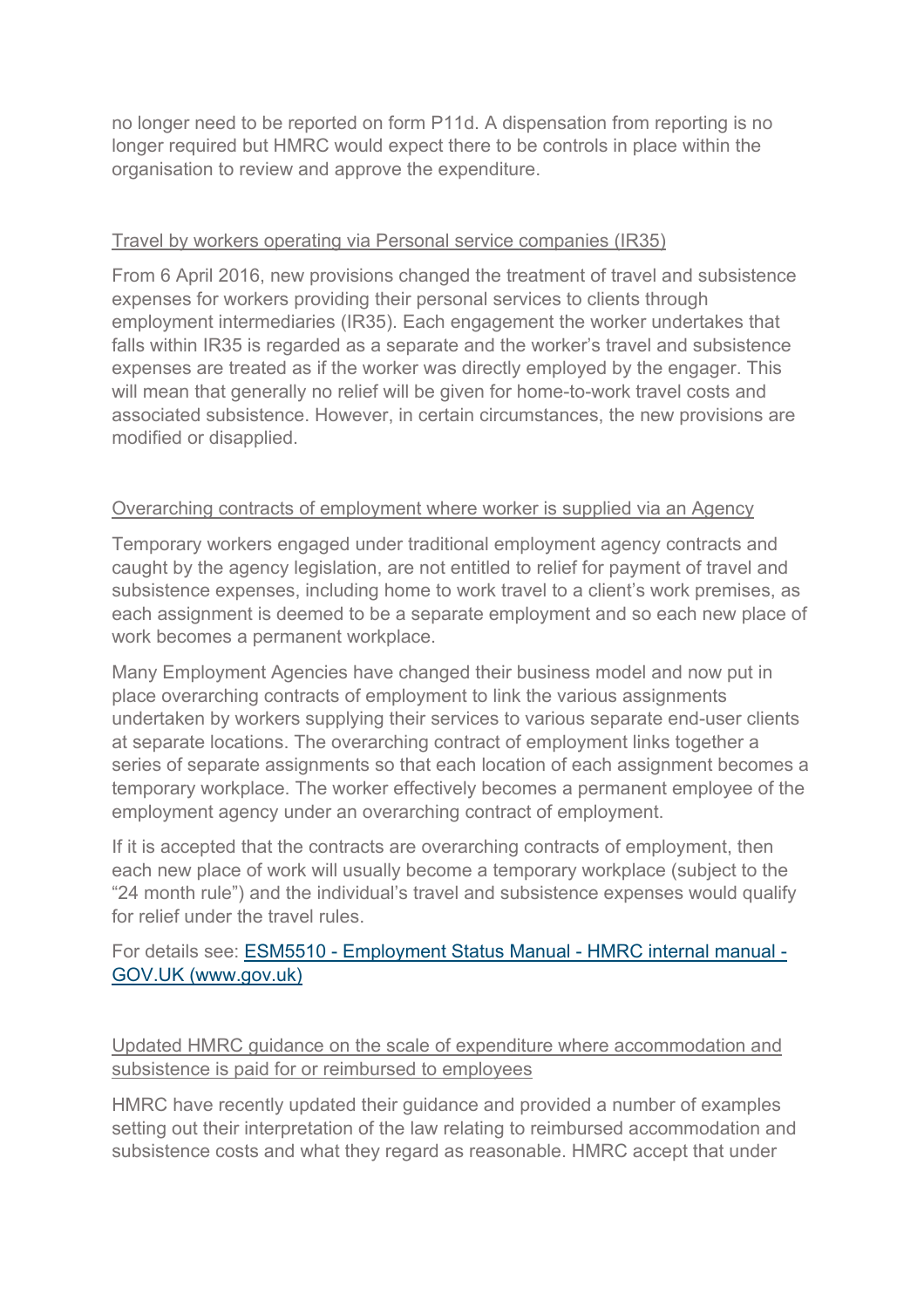certain circumstances it is acceptable to rent a flat near the temporary workplace rather than stay in a hotel.

# See: EIM31838 - Employment Income Manual - HMRC internal manual - GOV.UK (www.gov.uk)

### **2.1 million annual tax credits packs to be issued**

About 2.1 million tax credits customers have begun to receive their annual renewal packs from HM Revenue and Customs (HMRC).

The packs will be sent between 25 April and 27 May, and customers have until 31 July to check their details are correct and update HMRC if there has been a change in their circumstances.

There are 2 types of renewal packs:

- if it has a red line across the first page and says, 'reply now', customers will need to confirm their circumstances to renew their tax credits
- if it has a black line across the first page and says, 'check now', customers will need to check their details are correct. If correct, customers do not need to do anything, and their tax credits will be automatically renewed

About 630,000 people will need to confirm their circumstances to renew their tax credits for the 2022 to 2023 tax year.

### See: 2.1 million annual tax credits packs to be issued - GOV.UK (www.gov.uk)

#### **Managed move of claimants to Universal Credit set to restart**

All benefit claimants will be moved over to Universal Credit by the end of 2024, with moves from legacy schemes resuming next month, the Department for Work and Pensions announced last week.

The restart follows a pause to the process during the pandemic when staff were focused on supporting the surge of new claimants to Universal Credit.

The six benefits being replaced all have complex and inefficient systems based on aging, inflexible IT. Universal Credit uses a modern, digital system which stood up to the test of Covid-19 where it quickly ensured three million new claimants were protected from the financial impact of the pandemic.

The process will resume on 9 May and claimants will gradually be notified of when they will be asked to move to Universal Credit so as to complete the process by 2024.

Everyone moving over from legacy benefits will have their entitlement to Universal Credit assessed against their current claims, with top up payments available for eligible claimants whose entitlement would have been reduced because of the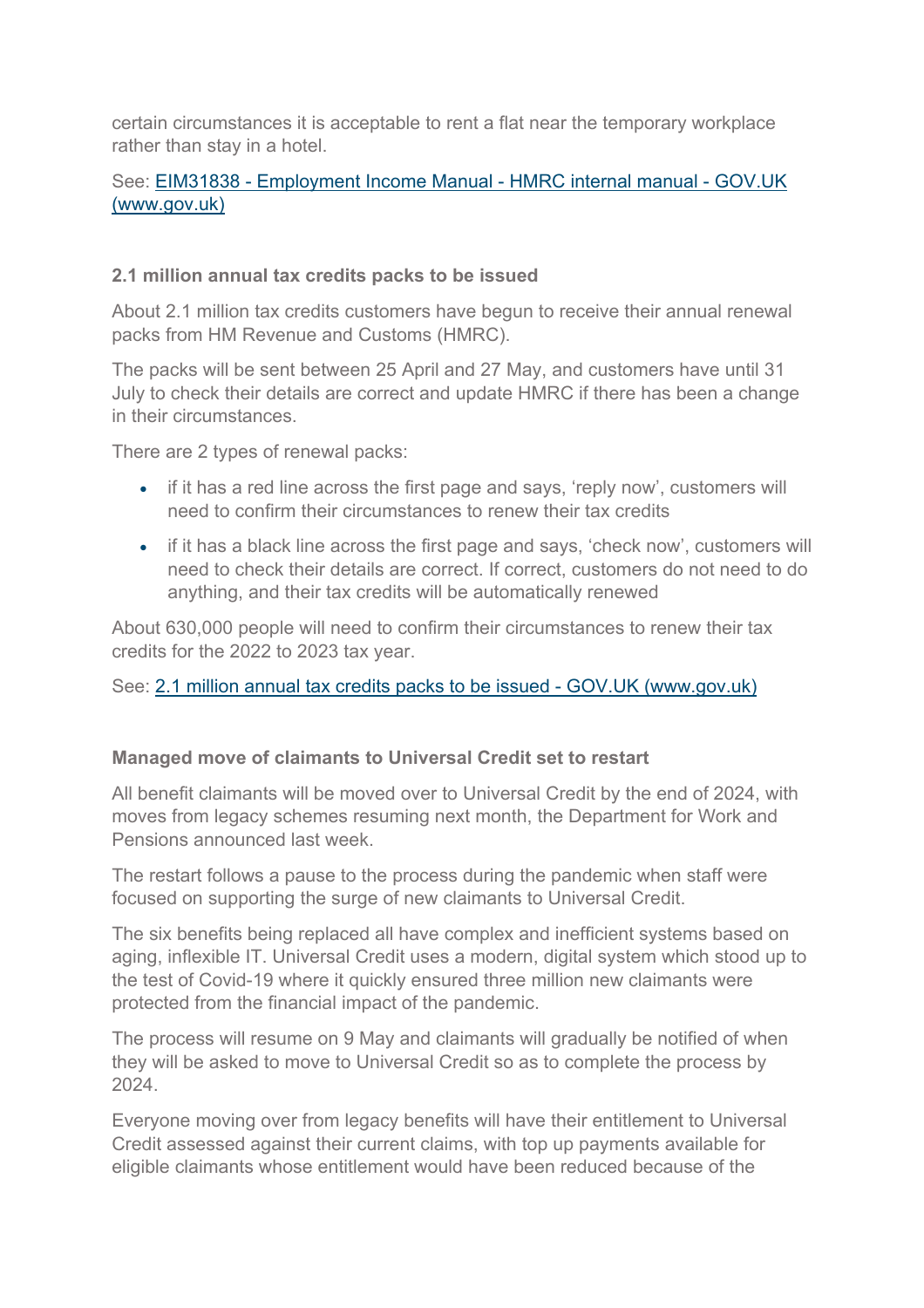change – ensuring they receive the same entitlement as on a legacy system. These will continue unless their circumstances alter.

# See: Managed move of claimants to Universal Credit set to restart - GOV.UK (www.gov.uk)

## **HMRC guidance on electronic payment of tips**

HMRC has updated its guidance on tax treatment of tips, gratuities, service charges and troncs to include details on how to handle electronic payments.

The payment of tips is commonplace for employees in the catering and service industries. As the pandemic has accelerated a move away from payment in cash, there has also been a shift towards customers paying tips electronically.

The updated guidance for employers includes examples of systems for the electronic payment of tips. The guidance reflects that a payment made electronically does not change any of the basic principles for deciding how tax is to be accounted for on those tips and whether a national insurance contributions (NIC) liability arises.

Where the employer collects the tips and pays them to employees, the employer is required to deduct income tax and NIC from these payments.

Where customers pay tips directly to staff, each employee is responsible for declaring these earnings to HMRC. Any tax due is likely to be collected through an adjustment to the employee's tax code. Direct payments from customers are not subject to NIC.

There are also separate rules for payments made through 'troncs' (a special pay arrangement used to distribute tips, gratuities, and service charges where a person other than the employer is responsible for sharing the amounts). These are also detailed in the updated guidance.

# See: Guidance on tips, gratuities, service charges and troncs - GOV.UK (www.gov.uk)

### **Pub is the Hub 2022 – Community Grants**

Grants of up to £3,000 are available to enable rural pub owners, licensees, and local communities to work together to help support and sustain local services in Wales, Scotland and England.

Pub is the Hub's Community Services Fund will assist projects which support the needs of local communities by using pubs to offer a new service or replace a service that has already been lost, such as a local shop, library, post office or community centre, or encouraging the local sourcing of products, providing school meals, IT training and church services.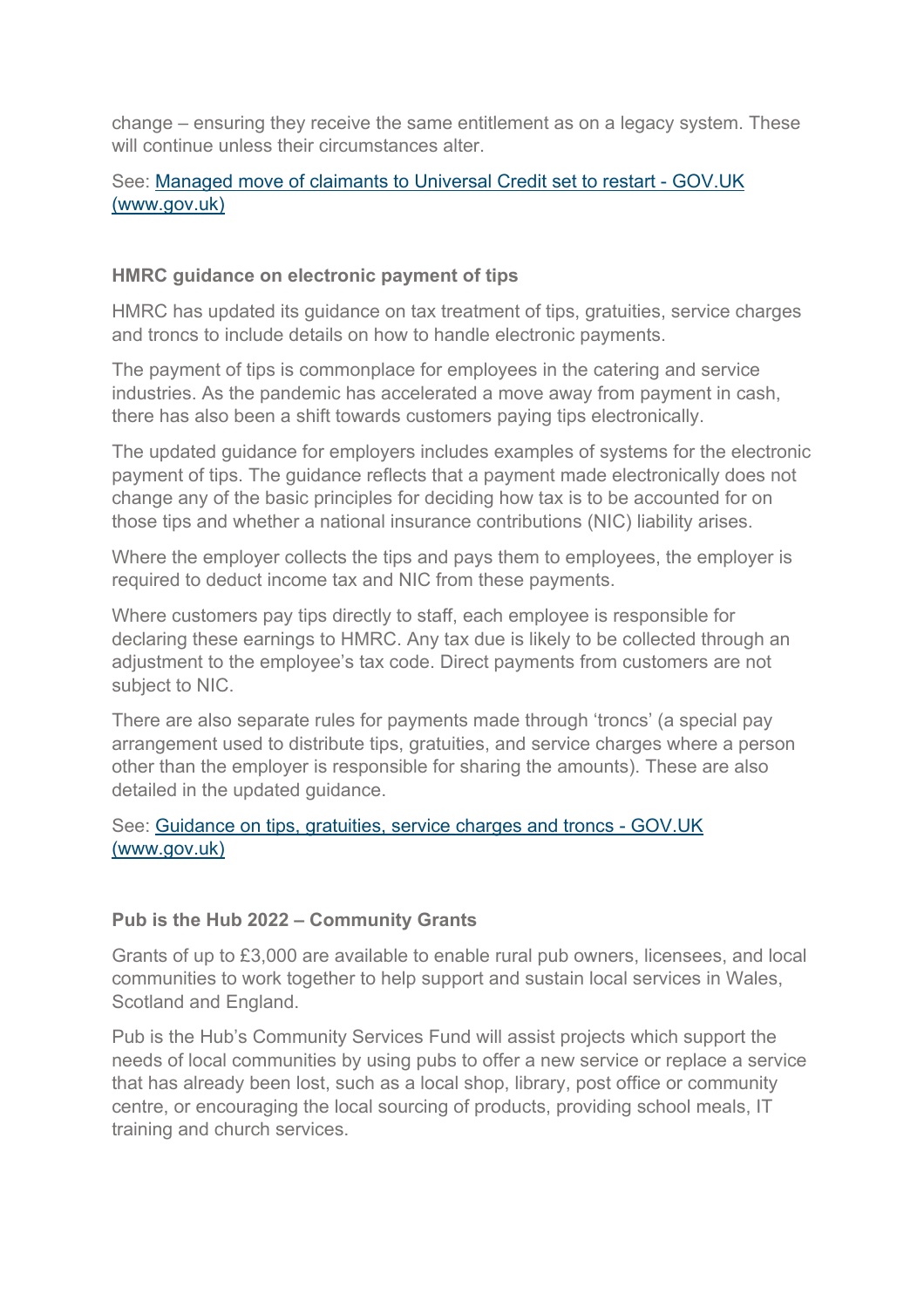Funding will support projects where no other local funding for services currently exists.

Applications can be submitted at any time.

See: Community Services Fund - Pub is The Hub

## **Engineering and technology startup competition**

The Regional Talent Engines programme is a new offer that will provide a tailored programme of support to aspiring engineering and technology entrepreneurs in Northern Ireland, North West England, North East England, and Yorkshire & Humber.

The programme is designed to provide you with the practical support you need to help refine your innovation and bring your vision to life. By the end of the programme you will be ready to seek further support for your new startup or pitch for your first investment to bring your innovation to market.

Places on the programme will be awarded through a competitive application process, with the most promising entrepreneurs gaining a place. This is applicable to:

- Recent leavers from Further Education colleges (graduated since September 2016) who have achieved a technical qualification (engineering or related subject) at levels 3-5.
- Mid-career or later-career engineers or technologists who have been working in skilled jobs and are seeking a career change as an entrepreneur.

The programme will be run in two phases. Those accepted onto phase one will receive three weeks of training and 1-2-1 support to refine their business idea. They will then pitch their plan and next steps to a judging panel for selection to phase two. Those accepted onto phase two will receive:

- equity free funding of £20,000 towards living and business support costs
- expert mentoring
- training, roundtables, and events
- 1-2-1 coaching
- access to co-working and meeting space in the Taylor Centre in central London

Places on the programme are awarded without charge. RAEng do not charge fees or take equity. The closing date for applications is 16:00 on Monday 23 May 2022.

See: Regional Talent Engines - Royal Academy of Engineering (raeng.org.uk)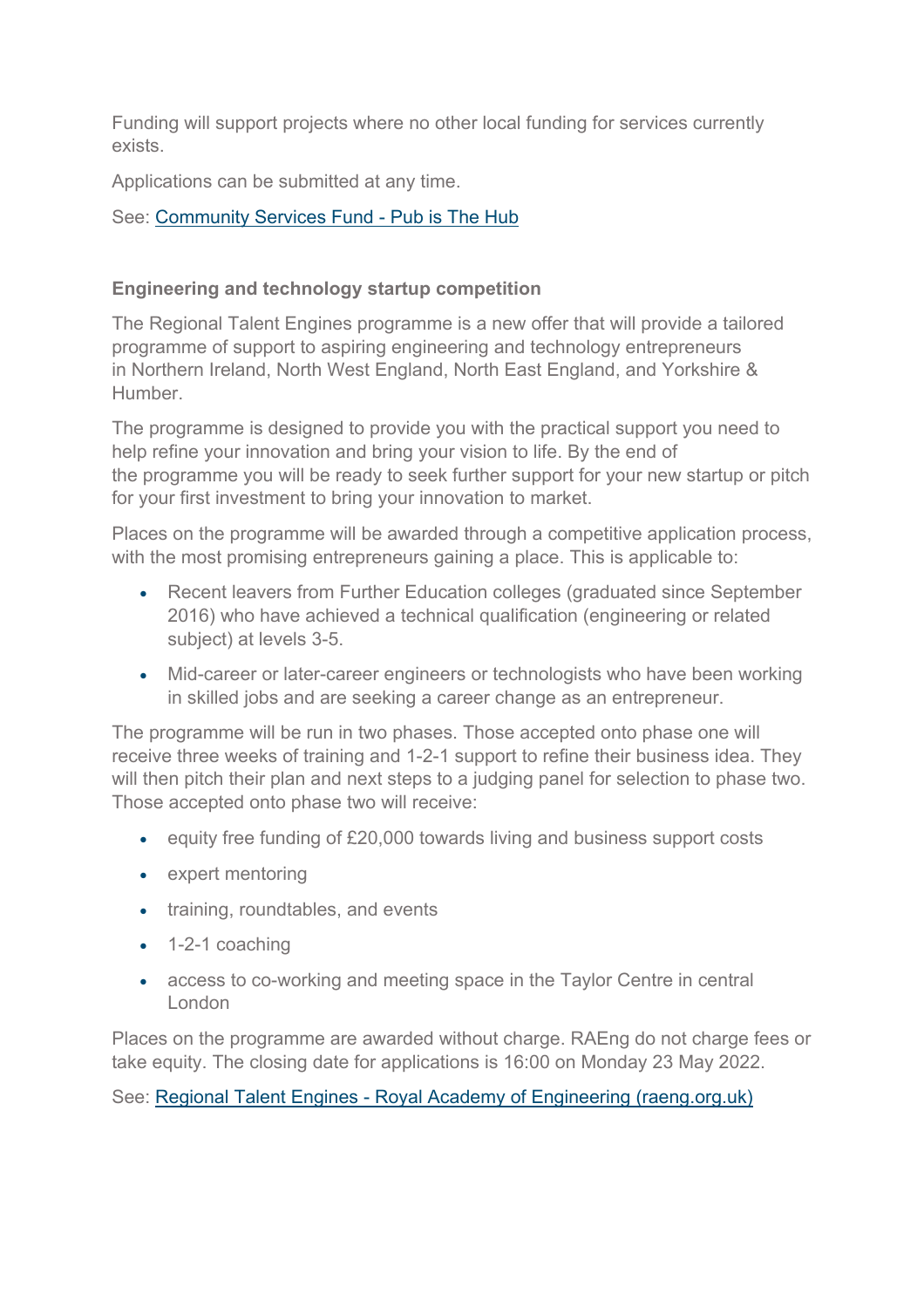# **Rural Business Development Grant Scheme 2022**

The Department of Agriculture, Environment and Rural Affairs (DAERA) has launched the Rural Business Development Grant Scheme 2022. The scheme aims to provide grant funding to help rural micro businesses to sustain, develop and recover from the COVID-19 pandemic.

The grant will provide capital assistance of 50 per cent up to the value of £4,999 for the purchase of capital equipment to help rural businesses remain sustainable and recover from the ongoing pandemic. The grant funding will also provide the opportunity for some businesses to increase innovation activity as well as the efficiency of their rural businesses.

The scheme will be delivered by local councils on behalf of DAERA. Application forms, guidance notes and further advice and information will be available from your local council.

Only online applications will be accepted for this scheme, which will open for applications at 9:00 on Wednesday 4 May 2022.

See: DAERA opens £1million rural business development grant aid fund | Department of Agriculture, Environment and Rural Affairs (daera-ni.gov.uk)

### **Safety inspection programme for engineering businesses**

The Health and Safety Executive for Northern Ireland (HSENI) has announced an inspection and enforcement initiative within engineering companies, which began in May. The inspections will focus on compliance with industry standards specifically in relation to the control of welding fume.

Throughout the initiative, HSENI Inspectors will be focusing on the controls that are in place to ensure health risks associated with welding activities are adequately controlled, in line with current legislation. In particular, inspectors will require that:

- local exhaust ventilation (LEV) (On-tool extraction, fixed extraction, mobile extraction) is provided to control welding fume at source
- records exist and are available, showing that LEV has been thoroughly examined within the last 14 months, or evidence that you have it planned for a specific date
- Respiratory Protection Equipment (RPE) where appropriate is provided to the correct standard and properly used and maintained

See: Welding Fume | Health and Safety Executive Northern Ireland (hseni.gov.uk)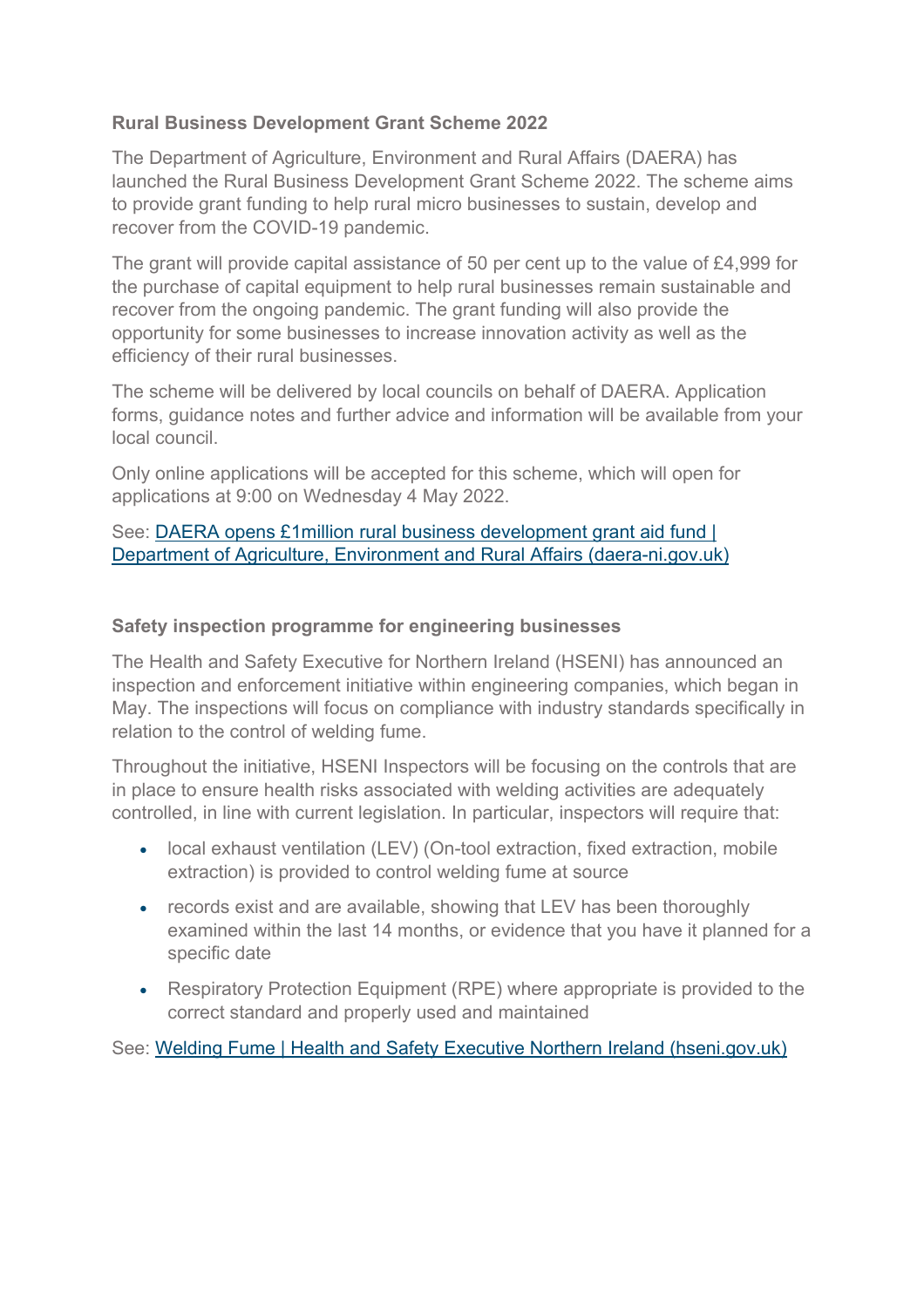### **CEF Excellence Awards 2022**

Construction businesses can enter in 22 categories and an additional 2 Judges Special Awards in this year's CEF Excellence Awards. The Construction Excellence Awards 2022 has been launched by the Constuction Employers Federation.

The Awards provide an opportunity to recognise the achievements of the local construction industry and to publicise the contribution that the industry makes to the economy and society in Northern Ireland. The Awards are returning to an in-person gala evening on Thursday 6 October 2022.

The competition is open to all CEF member companies including associate members, and those registered with Safe-T-Cert, NVIR-O-CERT are also eligible to enter.

See: The Construction Excellence Awards | CEF Northern Ireland (cefni.co.uk)

### **Voice For Locals initiative**

The Voice for Locals initiative is seeking to support businesses in Northern Ireland by providing access to intelligent online marketing and customer experience development tools to allow firms to reconnect with customers, gauge performance and pinpoint new business opportunities.

The initiative has received £1.82 million from the UK Government through the UK Community Renewal Fund. Participation is free for eligible NI firms with less than 10 employees.

Innovation introduced through this initiative will empower small businesses to make specific process improvements supported by data collected from use of emerging technology tools and skills offered to them. These tools and skills are complemented with timely personalised business and technical advice to improve ways of working and flexible delivery.

See: Voice For Locals

#### **Non-domestic water and sewerage charges from April 2022**

Northern Ireland Water (NI Water) has announced the scheme of charges for water, sewerage and other miscellaneous services that affect non-domestic customers.

See: Non-domestic water and sewerage charges from April 2022 (nibusinessinfo.co.uk)

#### **NI Tourism Conference 2022**

Tourism Northern Ireland are hosting their annual NI Tourism Conference on the 13 May at the International Convention Centre (ICC) in Belfast.